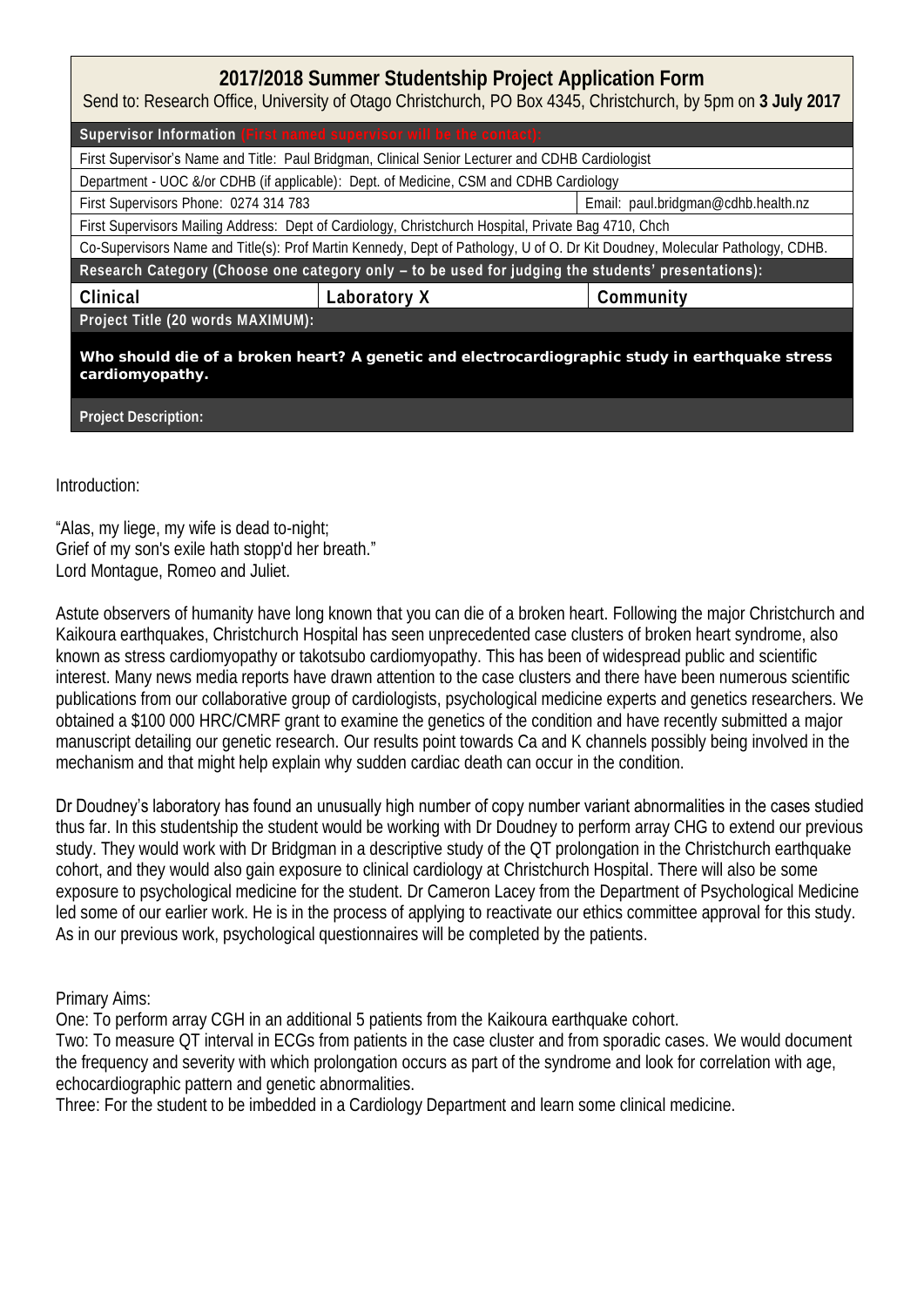Possible impact (in lay terms):

Doctors and the public recognise that psychological factors influence physical illness. In all of medicine, broken heart syndrome provides the most pure example of the mind-body interaction. In this condition an acute psychological stress provokes an illness that can be fatal. Researchers agree that the mechanism for this is unknown. Our research and that of others suggests a multi-factor model including environmental and genetic factors. This project will look at the chain of events that break a heart. It will specifically explore genes related to cardiac ion channels and may help explain why some people die from a broken heart.

Method:

aCGH Study

Following arrayCGH analysis of 28 earthquake triggered Stress Cardiomyopathy cases, 12 were found to harbour rare copy number variants, often containing cardiac function or development genes. In this extension to that study, we will carry out arrayCGH using Agilent 180k oligo arrays to detect CNVs and LOH in newly presenting Kaikoura earthquake related SCM cases. Data will be analysed using PerkinElmer's Genoglyphix software, and candidate copy number variants compared to various disease and control databases including DECIPHER, ClinVar, DGV and our in-house patient database.

## Electrocardiogram Study

There are a number of electrocardiogram (ECG) abnormalities that commonly occur in stress cardiomyopathy (broken heart syndrome). One of them is QT prolongation. QT prolongation is also the substrate for torsades de pointes. Torsades is a form of ventricular tachycardia that can be fatal. It is recognised from case reports that QT prolongation can occur in stress cardiomyopathy but the pattern has not been documented across large case series.

Since the September 2010 Christchurch earthquake Cardiology Department has maintained a log of stress cardiomyopathy cases. We have earthquake related cohorts and also sporadic cases. In the electrocardiograph part of the summer studentship the student would be measuring QT intervals both before, when available, and during the patient's index admission. They would be expected to construct an Excel spreadsheet to allow us to analyse the relationship between QT prolongation and patient factors such as age, echocardiographic takotsubo variant and genetic abnormality. This may lead to abstract presentation through a poster at the 2018 New Zealand Cardiac Society Annual Scientific Meeting in Christchurch. The student would be reviewing the ECG's in both the Health Connect South software platform and from hard copy paper ECG's and clinical notes. Dr Paul Bridgman will be the lead supervisor for this part of the project. His publication record since the Christchurch earthquake is attached as an appendix. When working on the clinical part of the studentship the student would be expected to attend Cardiology Department clinical meetings and some ward rounds and clinics.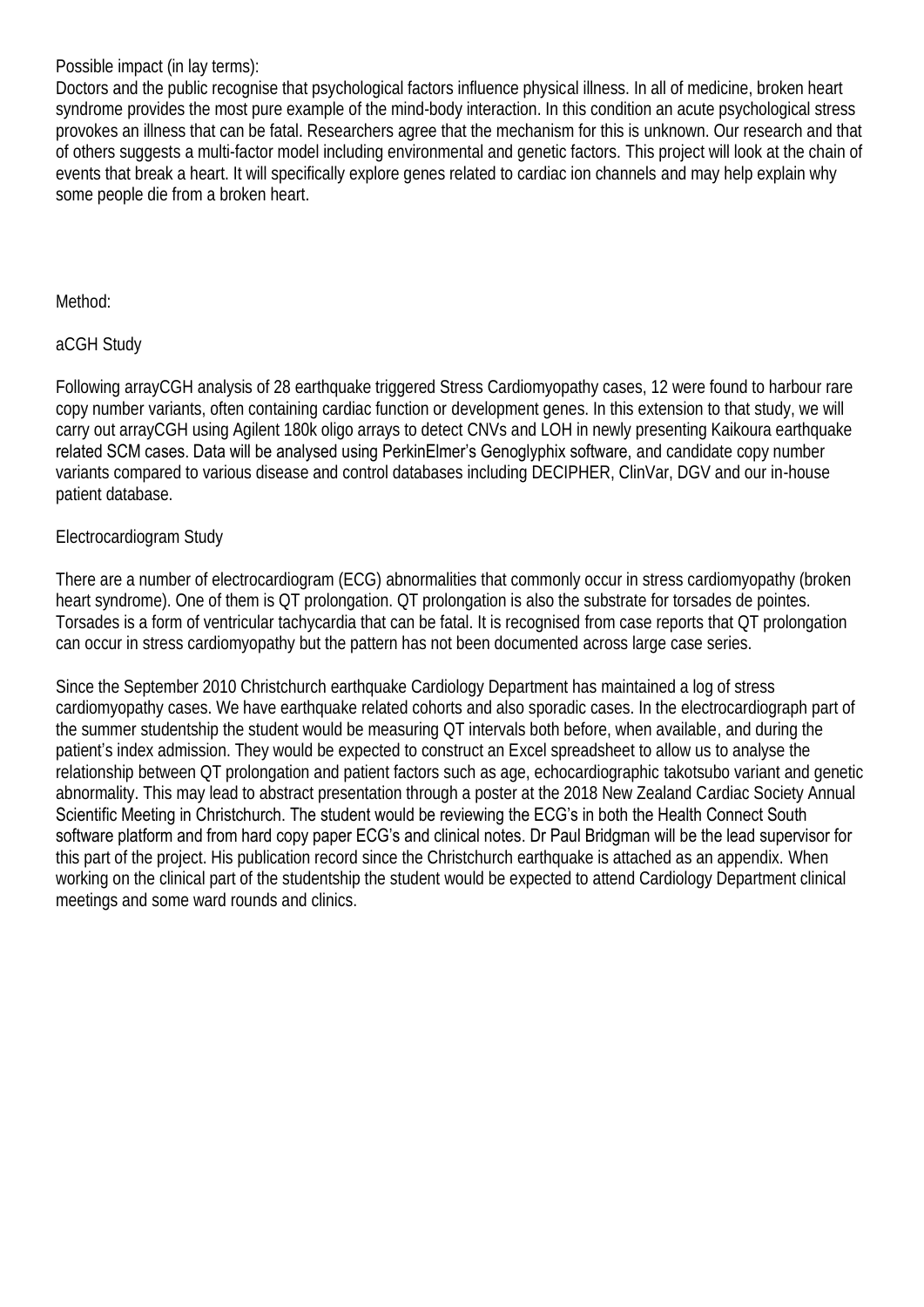Appendix.

Stress cardiomyopathy publications since 2011 for the first supervisor.

Bridgman, P. G. and Chan, C. W. (2017), The fifth takotsubo variant. Echocardiography, 34: 122–123. doi:10.1111/echo.13405

Chan CW, Bridgman PG, Troughton RW. Favorable 5-Year Outcome of 21 Takotsubo Stress Cardiomyopathy Cases Triggered by an Earthquake. J Am Coll Cardiol. 2016;68(8):877-877. doi:10.1016/j.jacc.2016.05.074

Bridgman PG, Finsterer J, Lacey C, Kimber B, Parkin PJ, Miller AL, Kennedy MA. CTG-repeat expansions in the DMPK gene do not cause takotsubo syndrome. Int J Cardiology. 203 (2016) 107-8.

Chan CW, Troughton RW, Elliott JM, Zarifeh JA, Bridgman PG. One-year follow-up of the 2011 Christchurch Earthquake stress cardiomyopathy cases. NZMJ 2014 127 1396.

Bridgman, P.G. Chan, C.W. Takotsubo syndrome: Lessons from the Christchurch earthquakes. Dialogues in Cardiovascular Medicine, vol. 19 (2014).

Lacey C, Mulder R, Bridgman PG, Kimber B, Zarifeh J, Kennedy M, Cameron V. Broken heart syndrome – Is it a psychosomatic disorder? J of Psychosomatic Research. 2014. 77(2): 158-160

Chan C, Elliott J, Troughton R, Frampton C, Smyth D, Crozier I, Bridgman PG. (2013) Acute Myocardial Infarction and Stress Cardiomyopathy following the Christchurch Earthquakes. PLoS ONE 8(7): e68504. doi:10.1371/journal.pone.0068504

Elliott JM, Chan CW, Daly MG, Chan CW, Saireddy RR, Milburn KAM, Troughton RW, Bridgman PG. When the earth quakes the heart breaks: Stress Cardiomyopathy after a 6.3 earthquake. Heart Lung Circ 2011;20 (6): 379.

Zarifeh JA, Mulder RT, Kerr AJ, Chan CW and Bridgman PG. Psychology of earthquake-induced stress cardiomyopathy, myocardial infarction and non-cardiac chest pain. Intern Med J 2012; 42: 369-373.

Bridgman PG, Chan CW, Elliott JM. A case of recurrent earthquake stress cardiomyopathy with a differing wall motion abnormality. Echocardiography. 201110.1111/j.1540-8175.2011.01568.x